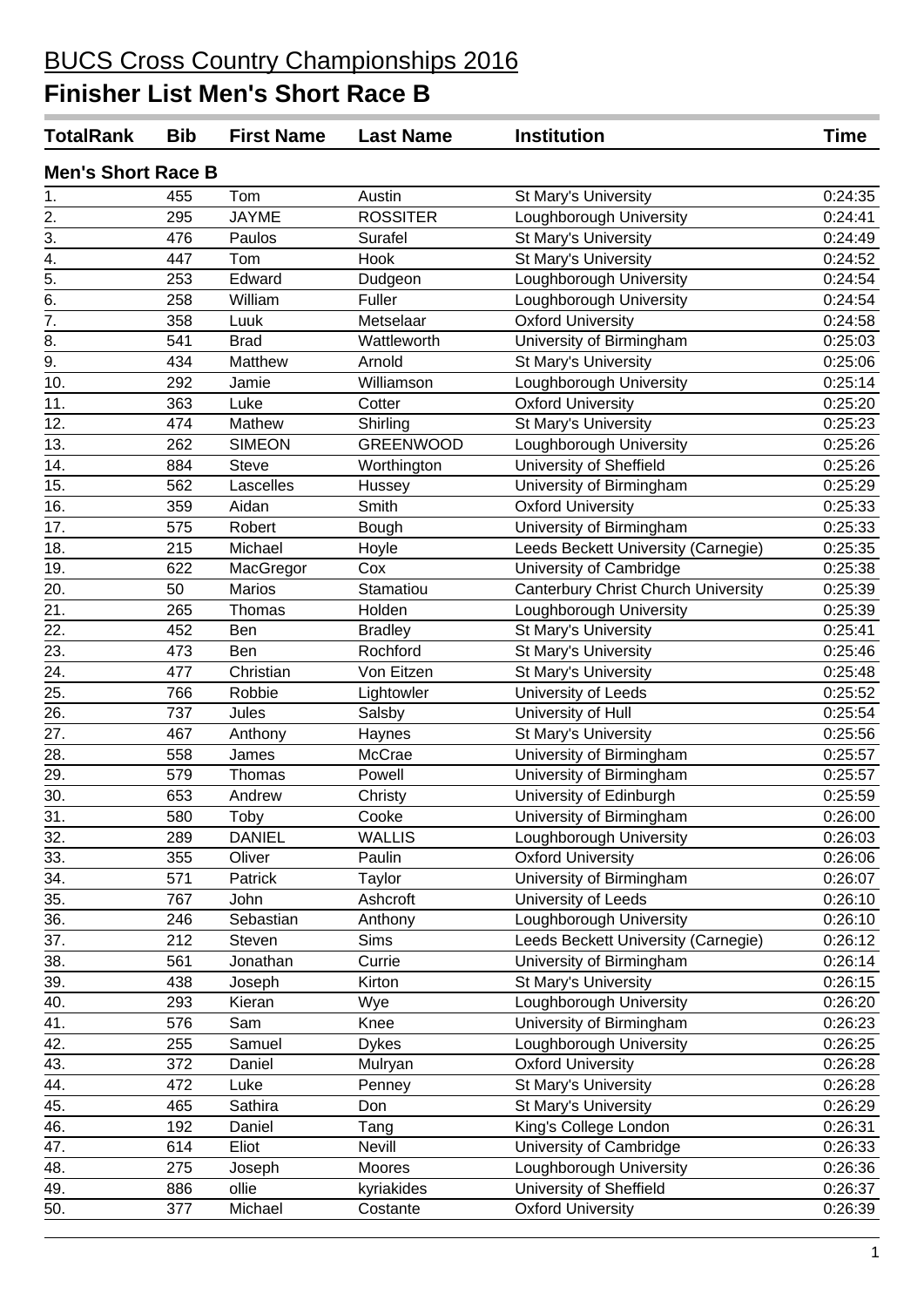| <b>TotalRank</b>  | <b>Bib</b> | <b>First Name</b> | <b>Last Name</b> | <b>Institution</b>                  | <b>Time</b> |
|-------------------|------------|-------------------|------------------|-------------------------------------|-------------|
| 51.               | 264        | Freddie           | Hessian          | Loughborough University             | 0:26:41     |
| $\overline{52}$ . | 573        | Robert            | Male             | University of Birmingham            | 0:26:41     |
| 53.               | 273        | Christopher       | Middleton        | Loughborough University             | 0:26:43     |
| $\overline{54}$ . | 660        | Jacob             | Adkin            | University of Edinburgh             | 0:26:44     |
| 55.               | 655        | James             | Thomas           | University of Edinburgh             | 0:26:46     |
| 56.               | 616        | David             | <b>Buglass</b>   | University of Cambridge             | 0:26:49     |
| 57.               | 657        | Alistair          | Masson           | University of Edinburgh             | 0:26:49     |
| 58.               | 83         | Elliott           | Hardee           | <b>Cardiff University</b>           | 0:26:54     |
| $\overline{59}$ . | 620        | Petros            | Giannaros        | University of Cambridge             | 0:26:54     |
| 60.               | 666        | Craig             | Campbell         | University of Edinburgh             | 0:26:55     |
| 61.               | 806        | James             | <b>Nutt</b>      | University of Manchester            | 0:26:55     |
| 62.               | 548        | Callum            | O'Neill          | University of Birmingham            | 0:26:58     |
| 63.               | 287        | Andrew            | Smith            | Loughborough University             | 0:27:02     |
| 64.               | 900        | <b>Brogan</b>     | McCawley         | University of Sheffield             | 0:27:04     |
| 65.               | 631        | <b>Niall</b>      | Devlin           | University of Cambridge             | 0:27:04     |
| 66.               | 888        | Oliver            | Williams         | University of Sheffield             | 0:27:05     |
| 67.               | 570        | Paddy             | Clark            | University of Birmingham            | 0:27:06     |
| 68.               | 771        | Phil              | Sewell           | University of Leeds                 | 0:27:06     |
| 69.               | 177        | Akash             | Jyoti            | Imperial College London             | 0:27:09     |
| $\overline{70}$ . | 439        | Benjammin         | Priddle          | St Mary's University                | 0:27:09     |
| 71.               | 285        | <b>Bradley</b>    | Scott            | Loughborough University             | 0:27:11     |
| 72.               | 549        | Cameron           | Shankly          | University of Birmingham            | 0:27:12     |
| 73.               | 551        | Chris             | Silver           | University of Birmingham            | 0:27:14     |
| $\overline{74.}$  | 247        | <b>NICHOLAS</b>   | ARMSTRONG        | Loughborough University             | 0:27:15     |
| 75.               | 816        | Michael           | Melarkey         | University of Manchester            | 0:27:17     |
| 76.               | 375        | Jack              | Evans            | <b>Oxford University</b>            | 0:27:19     |
| 77.               | 211        | Phil              | Winkler          | Leeds Beckett University (Carnegie) | 0:27:20     |
| $\overline{78}$ . | 815        | Robert            | Vallance         | University of Manchester            | 0:27:21     |
| 79.               | 216        | Ryan              | More             | Leeds Beckett University (Carnegie) | 0:27:21     |
| 80.               | 719        | Thomas            | Callan           | University of Glasgow               | 0:27:22     |
| 81.               | 769        | Andy              | Kershaw          | University of Leeds                 | 0:27:23     |
| $\overline{82}$ . | 475        | Robert            | Stroud           | St Mary's University                | 0:27:23     |
| 83.               | 755        | Jake              | Akers            | University of Leeds                 | 0:27:24     |
| 84.               | 349        | <b>Miles</b>      | Weatherseed      | <b>Oxford University</b>            | 0:27:25     |
| 85.               | 469        | Harry             | <b>Matthews</b>  | St Mary's University                | 0:27:25     |
| 86.               | 259        | <b>DANIEL</b>     | <b>GILES</b>     | Loughborough University             | 0:27:25     |
| 87.               | 283        | Jordan            | Rowe             | Loughborough University             | 0:27:28     |
| 88.               | 459        | Max               | Wharton          | St Mary's University                | 0:27:28     |
| 89.               | 621        | Edmund            | Gazeley          | University of Cambridge             | 0:27:33     |
| 90.               | 288        | Cameron           | Smith            | Loughborough University             | 0:27:36     |
| 91.               | 471        | Shaun             | Molloy           | St Mary's University                | 0:27:37     |
| 92.               | 613        | Paul              | Aste             | University of Cambridge             | 0:27:37     |
| 93.               | 556        | Jake              | Barraclough      | University of Birmingham            | 0:27:38     |
| 94.               | 442        | Jonathon          | Wilkinson        | St Mary's University                | 0:27:39     |
| 95.               | 282        | <b>Jack</b>       | Robertson        | Loughborough University             | 0:27:40     |
| 96.               | 250        | <b>JOSEPH</b>     | <b>BULL</b>      | Loughborough University             | 0:27:41     |
| 97.               | 543        | Aedan             | O'Brian          | University of Birmingham            | 0:27:41     |
| 98.               | 752        | Harry             | Holmes           | University of Leeds                 | 0:27:41     |
| 99.               | 567        | Merhawi           | <b>Tesfaldet</b> | University of Birmingham            | 0:27:43     |
| 100.              | 808        | Dan               | Pettitt          | University of Manchester            | 0:27:45     |
| 101.              | 583        | Tom               | Hendricken       | University of Birmingham            | 0:27:48     |
| 102.              | 651        | Matthew           | Rallison         | University of Edinburgh             | 0:27:53     |
|                   |            |                   |                  |                                     |             |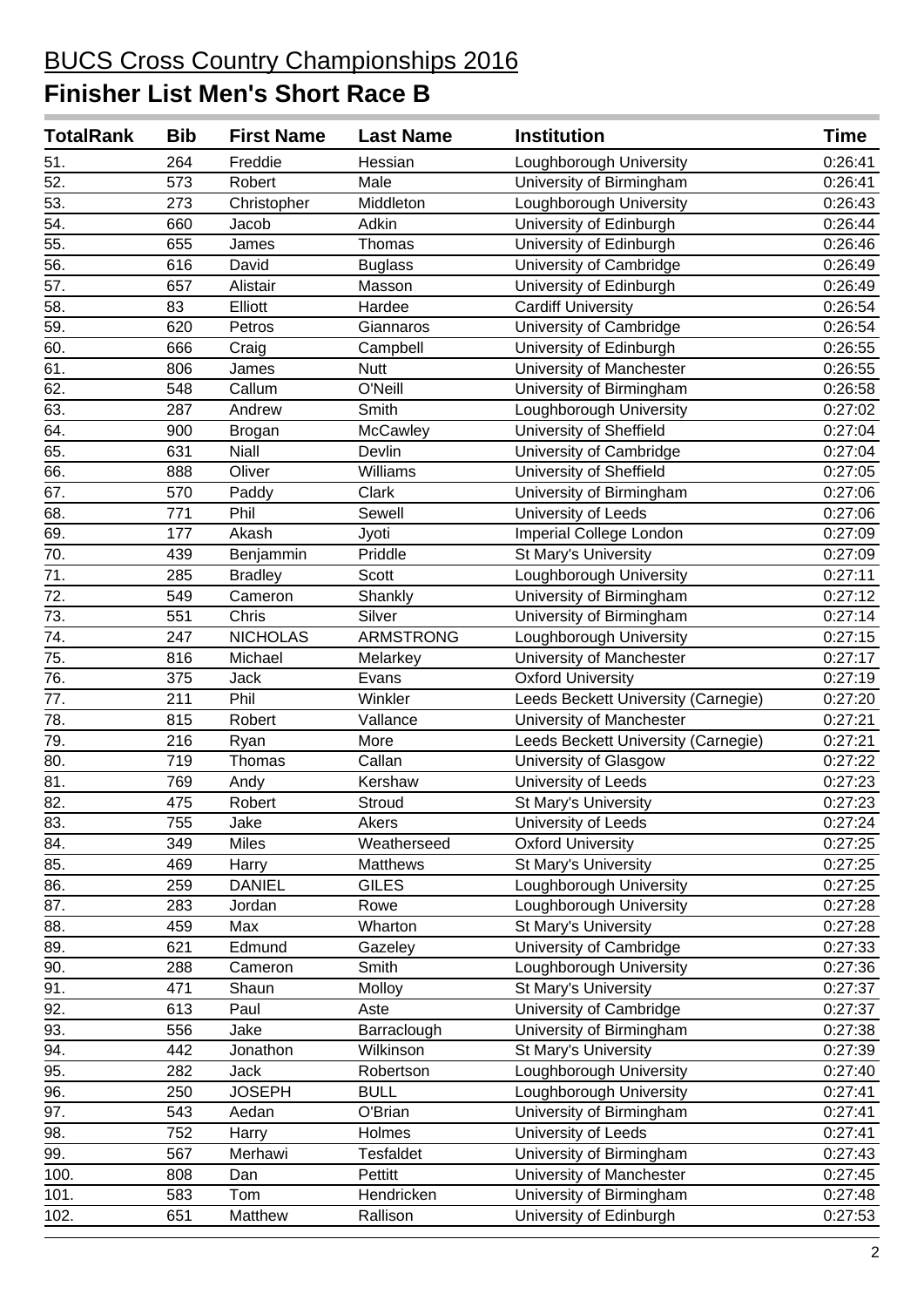| <b>TotalRank</b> | <b>Bib</b> | <b>First Name</b> | <b>Last Name</b>  | <b>Institution</b>                     | <b>Time</b> |
|------------------|------------|-------------------|-------------------|----------------------------------------|-------------|
| 103.             | 124        | David             | Robertson         | Durham University                      | 0:27:57     |
| 104.             | 171        | Simon             | Prigent           | Imperial College London                | 0:27:57     |
| 105.             | 303        | Daniel            | Rebeiro           | Loughborough University                | 0:27:59     |
| 106.             | 930        | Jonnie            | <b>Nisbet</b>     | University of Stirling                 | 0:28:01     |
| 107.             | 276        | Oliver            | Newton            | Loughborough University                | 0:28:03     |
| 108.             | 435        | Toby              | <b>Brimercome</b> | St Mary's University                   | 0:28:03     |
| 109.             | 726        | Mohamed           | Hashi             | University of Greenwich                | 0:28:06     |
| 110.             | 367        | Thomas            | Lamont            | <b>Oxford University</b>               | 0:28:07     |
| 111.             | 635        | Henry             | McTernan          | University of Cambridge                | 0:28:08     |
| 112.             | 81         | Mike              | Gaunt             | <b>Cardiff University</b>              | 0:28:09     |
| 113.             | 554        | Elliot            | Richards          | University of Birmingham               | 0:28:11     |
| 114.             | 623        | Peter             | Townsend          | University of Cambridge                | 0:28:13     |
| 115.             | 879        | joe               | booth             | University of Sheffield                | 0:28:14     |
| 116.             | 989        | <b>Scott</b>      | <b>Jenkins</b>    | University of Warwick                  | 0:28:14     |
| 117.             | 761        | John              | Tayleur           | University of Leeds                    | 0:28:15     |
| 118.             | 559        | Joe               | Lantsbery         | University of Birmingham               | 0:28:16     |
| 119.             | 505        | William           | De Doncker        | University College London              | 0:28:16     |
| 120.             | 249        | <b>BENJAMIN</b>   | <b>BOXER</b>      | Loughborough University                | 0:28:17     |
| 121.             | 370        | Connor            | <b>McGurk</b>     | <b>Oxford University</b>               | 0:28:18     |
| 122.             | 125        | Rob               | Judson            | Durham University                      | 0:28:18     |
| 123.             | 419        | Alex              | Walker            | <b>Sheffield Hallam University</b>     | 0:28:20     |
| 124.             | 156        | Fergus            | Johnson           | Imperial College London                | 0:28:23     |
| 125.             | 578        | Stephen           | Garrett           | University of Birmingham               | 0:28:23     |
| 126.             | 834        | Adam              | Houchell          | University of Nottingham               | 0:28:25     |
| 127.             | 257        | Alec              | Finch             | Loughborough University                | 0:28:25     |
| 128.             | 515        | Fearghas          | Thomson           | University of Aberdeen                 | 0:28:25     |
| 129.             | 357        | Jack              | Gavin             | <b>Oxford University</b>               | 0:28:31     |
| 130.             | 61         | Aaron             | Pritchard         | <b>Cardiff Metropolitan University</b> | 0:28:33     |
| 131.             | 627        | George            | Ramsay            | University of Cambridge                | 0:28:35     |
| 132.             | 837        | Daniel            | Leng              | University of Nottingham               | 0:28:39     |
| 133.             | 470        | joseph            | O'Hara            | St Mary's University                   | 0:28:43     |
| 134.             | 636        | Oliver            | Garner            | University of Cambridge                | 0:28:46     |
| 135.             | 563        | Liam              | Moore             | University of Birmingham               | 0:28:47     |
| 136.             | 218        | Harry             | Speers            | Leeds Beckett University (Carnegie)    | 0:28:47     |
| 137.             | 337        | James             | Harvey            | <b>Oxford Brookes University</b>       | 0:28:49     |
| 138.             | 765        | Paddy             | Stradling         | University of Leeds                    | 0:28:50     |
| 139.             | 95         | Daniel            | Richardson        | <b>Cardiff University</b>              | 0:28:51     |
| 140.             | 274        | Tommaso           | Migliuolo         | Loughborough University                | 0:28:52     |
| 141.             | 151        | Alexander         | Warnakulasuriya   | Imperial College London                | 0:28:53     |
| 142.             | 693        | Sam               | Peters            | University of Exeter                   | 0:28:55     |
| 143.             | 346        | Sam               | Garforth          | <b>Oxford University</b>               | 0:28:56     |
| 144.             | 511        | Tommy             | <b>Bower</b>      | University College London              | 0:28:58     |
| 145.             | 378        | Joel              | Spratt            | <b>Oxford University</b>               | 0:28:59     |
| 146.             | 987        | Lewis             | Elsey             | University of Warwick                  | 0:29:01     |
| 147.             | 814        | Ross              | Huskisson         | University of Manchester               | 0:29:02     |
| 148.             | 704        | William           | <b>Bryant</b>     | University of Glasgow                  | 0:29:07     |
| 149.             | 898        | Arne              | Dumez             | University of Sheffield                | 0:29:09     |
| 150.             | 76         | Tom               | Chandy            | <b>Cardiff University</b>              | 0:29:13     |
| 151.             | 878        | Sam               | Appleton          | University of Sheffield                | 0:29:14     |
| 152.             | 1020       | Ignacio           | Borrego           | University of Warwick                  | 0:29:15     |
| 153.             | 663        | Michael           | Adams             | University of Edinburgh                | 0:29:15     |
| 154.             | 822        | <b>Bruce</b>      | <b>Beckett</b>    | University of Nottingham               | 0:29:16     |
|                  |            |                   |                   |                                        |             |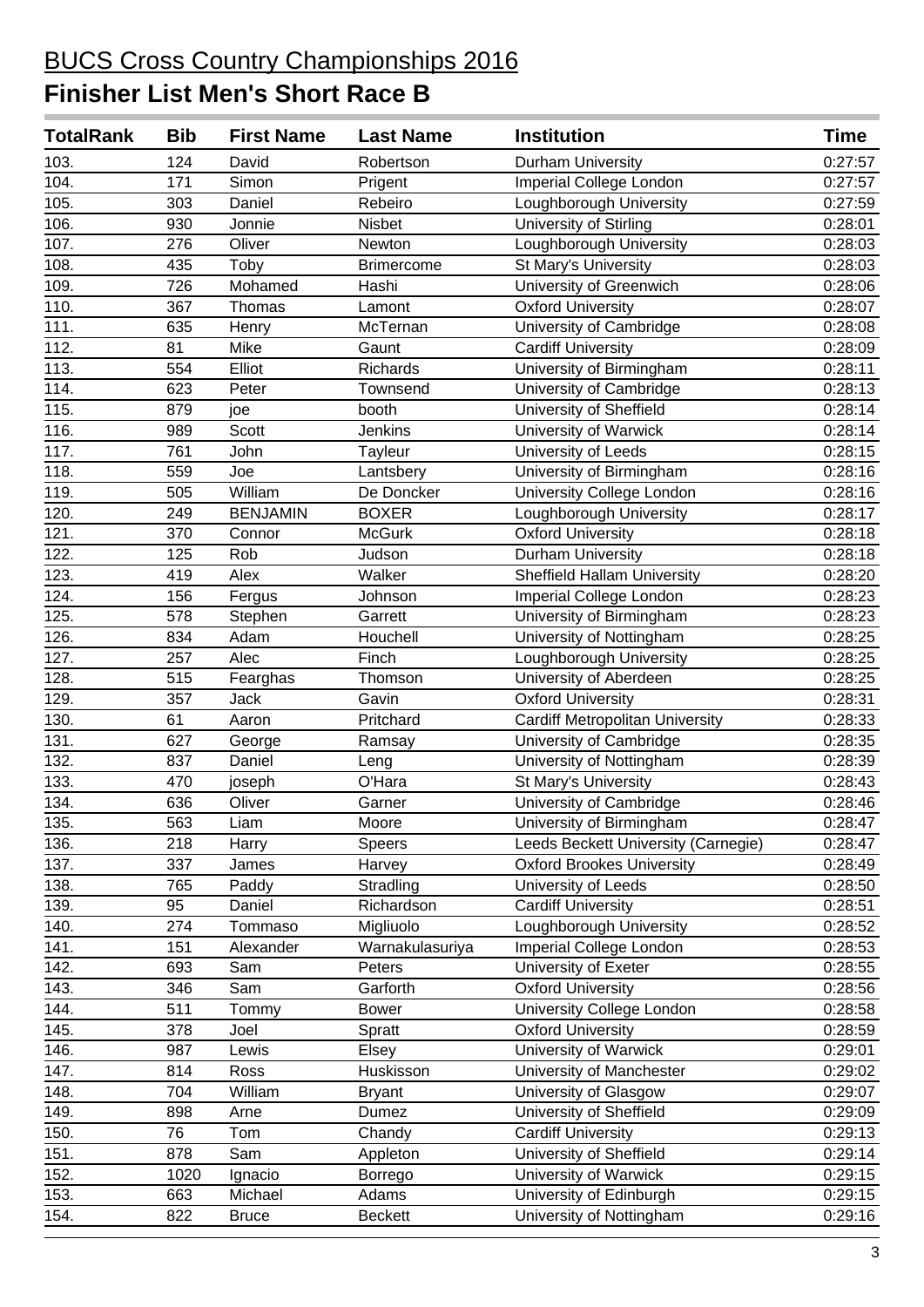| <b>TotalRank</b>   | <b>Bib</b> | <b>First Name</b> | <b>Last Name</b>                | <b>Institution</b>                  | <b>Time</b> |
|--------------------|------------|-------------------|---------------------------------|-------------------------------------|-------------|
| 155.               | 302        | Sam               | Fishwick                        | Loughborough University             | 0:29:17     |
| 156.               | 418        | Maximilian        | Parker                          | <b>Sheffield Hallam University</b>  | 0:29:18     |
| 157.               | 624        | Tom               | Kearns                          | University of Cambridge             | 0:29:19     |
| 158.               | 256        | <b>JAMES</b>      | <b>EGLESTON</b>                 | Loughborough University             | 0:29:19     |
| 159.               | 319        | George            | Henry                           | <b>Newcastle University</b>         | 0:29:20     |
| 160.               | 354        | Niki              | Faulkner                        | <b>Oxford University</b>            | 0:29:20     |
| 161.               | 918        | Tom               | Gosling                         | University of Southampton           | 0:29:21     |
| 162.               | 501        | George            | Withers                         | University College London           | 0:29:22     |
| 163.               | 842        | William           | Morris                          | University of Nottingham            | 0:29:23     |
| 164.               | 706        | Thomas            | Hartley                         | University of Glasgow               | 0:29:24     |
| 165.               | 931        | Callum            | McKenna                         | <b>University of Stirling</b>       | 0:29:24     |
| 166.               | 625        | Francis           | Scarr                           | University of Cambridge             | 0:29:27     |
| 167.               | 905        | Robert            | Frith                           | University of Southampton           | 0:29:27     |
| 168.               | 557        | James             | Hatton                          | University of Birmingham            | 0:29:31     |
| 169.               | 671        | Alex              | Luetchford                      | University of Edinburgh             | 0:29:31     |
| 170.               | 416        | <b>Jack</b>       | Plummer                         | <b>Sheffield Hallam University</b>  | 0:29:34     |
| 171.               | 220        | Tristan           | Gee                             | Leeds Beckett University (Carnegie) | 0:29:35     |
| 172.               | 159        | Philip            | Rutter                          | Imperial College London             | 0:29:38     |
| $\overline{173}$ . | 773        | Andy              | Williams                        | University of Leeds                 | 0:29:39     |
| 174.               | 555        | George            | Gillingwater                    | University of Birmingham            | 0:29:40     |
| 175.               | 1002       | Patrick           | Elder                           | University of Warwick               | 0:29:40     |
| 176.               | 590        | Sam               | Lloyd                           | University of Brighton              | 0:29:41     |
| 177.               | 885        | Ross              | Finlay                          | University of Sheffield             | 0:29:44     |
| 178.               | 521        | Oliver            | Kane                            | University of Aberdeen              | 0:29:45     |
| 179.               | 72         | Thomas            | Webb                            | <b>Cardiff University</b>           | 0:29:45     |
| 180.               | 601        | James             | <b>Roberts</b>                  | University of Bristol               | 0:29:45     |
| 181.               | 133        | Sam               | Shuttleworth                    | Durham University                   | 0:29:45     |
| 182.               | 121        | Alex              | <b>Bellew</b>                   | Durham University                   | 0:29:49     |
| 183.               | 510        | Isaac             | <b>Scott</b>                    | University College London           | 0:29:50     |
| 184.               | 429        | Patrick           | Jones                           | <b>Sheffield Hallam University</b>  | 0:29:50     |
| 185.               | 161        | Gregory           | Jones                           | Imperial College London             | 0:29:52     |
| 186.               | 272        | William           | Mead                            | Loughborough University             | 0:29:54     |
| 187.               | 134        | Michael           | Greener                         | <b>Durham University</b>            | 0:29:56     |
| 188.               | 379        | Miles U           | Unterreiner                     | <b>Oxford University</b>            | 0:29:58     |
| 189.               | 829        | Daniel            | Cresswell                       | University of Nottingham            | 0:30:00     |
| 190.               | 893        | Sean              | Flanagan                        | University of Sheffield             | 0:30:01     |
| 191.               | 665        | Peter             | Foster                          | University of Edinburgh             | 0:30:02     |
| 192.               | 426        | Elliott           | Cheesman                        | Sheffield Hallam University         | 0:30:03     |
| 193.               | 126        | Christian         | Garvey                          | Durham University                   | 0:30:05     |
| 194.               | 913        | Chris             | Sheffer                         | University of Southampton           | 0:30:05     |
| 195.               | 1008       | Marcello          | Tumino                          | University of Warwick               | 0:30:06     |
| 196.               | 365        | Alastair          | Graves                          | <b>Oxford University</b>            | 0:30:07     |
| 197.               | 150        | Jonathon          | emerick                         | Imperial College London             | 0:30:07     |
| 198.               | 845        | Eoin              | O'Brien                         | University of Nottingham            | 0:30:08     |
| 199.               | 809        | Dowan             | Kwon                            | University of Manchester            | 0:30:08     |
| 200.               | 286        | Ismael            | Serrablo Torrej <sub>A3</sub> n | Loughborough University             | 0:30:09     |
| 201.               | 577        | Scott             | Proctor                         | University of Birmingham            | 0:30:09     |
| 202.               | 846        | William           | Patterson                       | University of Nottingham            | 0:30:11     |
| 203.               | 373        | Max               | Schwiening                      | <b>Oxford University</b>            | 0:30:12     |
| 204.               | 500        | Henry             | Murdoch                         | University College London           | 0:30:13     |
| 205.               | 720        | Neil              | Wilson                          | University of Glasgow               | 0:30:15     |
| 206.               | 414        | Tom               | Halloway                        | <b>Sheffield Hallam University</b>  | 0:30:17     |
|                    |            |                   |                                 |                                     |             |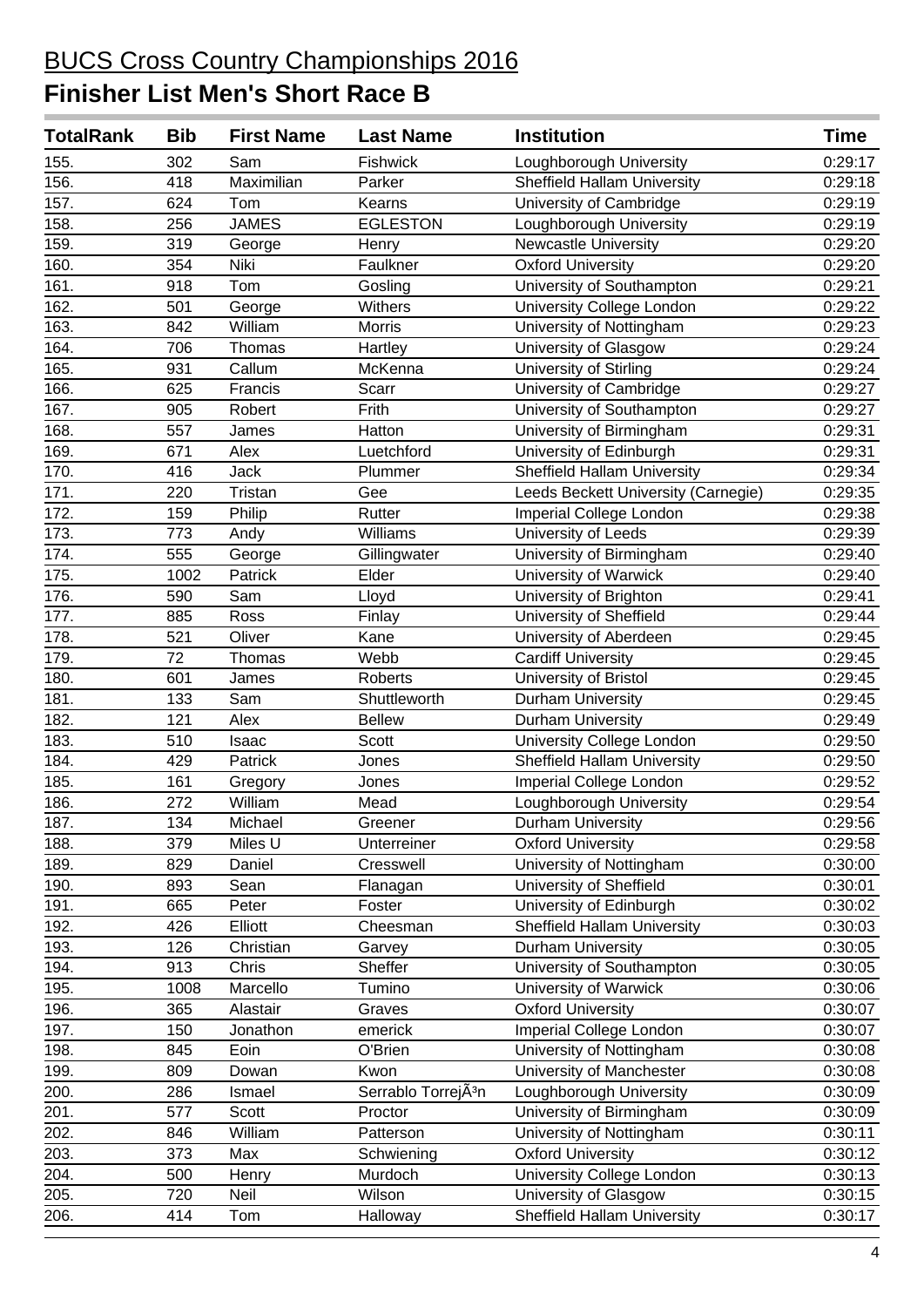| <b>TotalRank</b>   | <b>Bib</b> | <b>First Name</b> | <b>Last Name</b> | <b>Institution</b>                 | Time    |
|--------------------|------------|-------------------|------------------|------------------------------------|---------|
| 207.               | 110        | Harry             | <b>Butt</b>      | <b>Coventry University</b>         | 0:30:17 |
| 208.               | 300        | Axel              | <b>Billaud</b>   | Loughborough University            | 0:30:19 |
| 209.               | 695        | James             | Hancock          | University of Exeter               | 0:30:20 |
| 210.               | 424        | Christopher       | Palin            | <b>Sheffield Hallam University</b> | 0:30:21 |
| 211.               | 1009       | Dion              | Harrison         | University of Warwick              | 0:30:22 |
| 212.               | 896        | Alex              | Lanz             | University of Sheffield            | 0:30:23 |
| 213.               | 630        | Yanish            | <b>Tucker</b>    | University of Cambridge            | 0:30:28 |
| 214.               | 990        | Tony              | Hogan            | University of Warwick              | 0:30:28 |
| $\overline{215}$ . | 96         | Hugh              | Saunders         | <b>Cardiff University</b>          | 0:30:29 |
| 216.               | 880        | Neal              | Philips          | University of Sheffield            | 0:30:29 |
| 217.               | 698        | Ben               | Hartford         | University of Exeter               | 0:30:31 |
| 218.               | 565        | Luke              | Jones            | University of Birmingham           | 0:30:33 |
| 219.               | 350        | Christopher       | Hutchinson       | <b>Oxford University</b>           | 0:30:35 |
| $\overline{220}$ . | 457        | Jordan            | Saul             | St Mary's University               | 0:30:35 |
| 221.               | 594        | Laurence          | Hill             | University of Bristol              | 0:30:35 |
| 222.               | 284        | <b>USAMA</b>      | <b>SAJID</b>     | Loughborough University            | 0:30:36 |
| 223.               | 1019       | Greg              | Walton           | University of Warwick              | 0:30:37 |
| $\overline{224}$ . | 123        | Christopher       | Page             | Durham University                  | 0:30:40 |
| 225.               | 351        | Joseph            | Woods            | <b>Oxford University</b>           | 0:30:40 |
| 226.               | 612        | Tristan           | Warren           | University of Bristol              | 0:30:41 |
| 227.               | 700        | David             | Lobb             | University of Exeter               | 0:30:44 |
| 228.               | 77         | David             | Cooper           | <b>Cardiff University</b>          | 0:30:47 |
| $\overline{229}$ . | 634        | Saeed             | Kayhanian        | University of Cambridge            | 0:30:50 |
| 230.               | 168        | Lewis             | Anderson         | Imperial College London            | 0:30:50 |
| 231.               | 545        | Ali               | Gardner          | University of Birmingham           | 0:30:51 |
| 232.               | 74         | James             | <b>Best</b>      | <b>Cardiff University</b>          | 0:30:52 |
| 233.               | 277        | William           | Nicolle          | Loughborough University            | 0:30:52 |
| 234.               | 490        | Tomos             | Griffiths        | Swansea University                 | 0:30:53 |
| 235.               | 144        | Jocelin           | Knight           | Imperial College London            | 0:30:55 |
| 236.               | 833        | Joseph            | Harrison         | University of Nottingham           | 0:30:55 |
| 237.               | 70         | Julien            | Van Elslander    | <b>Cardiff University</b>          | 0:30:56 |
| 238.               | 778        | Robert            | Hinchliffe       | University of Leicester            | 0:30:57 |
| 239.               | 817        | Charlie           | <b>Scates</b>    | University of Manchester           | 0:30:57 |
| 240.               | 163        | Will              | Jones            | Imperial College London            | 0:30:58 |
| 241.               | 314        | Jack              | <b>Birss</b>     | Manchester Metropolitan University | 0:31:03 |
| 242.               | 994        | Isaac             | Leigh            | University of Warwick              | 0:31:03 |
| 243.               | 999        | Neil              | Gordon           | University of Warwick              | 0:31:04 |
| 244.               | 581        | Tom               | Charteress       | University of Birmingham           | 0:31:11 |
| 245.               | 127        | Stuart            | Fox              | Durham University                  | 0:31:13 |
| 246.               | 611        | Michael           | Lai              | University of Bristol              | 0:31:13 |
| 247.               | 966        | Christopher       | <b>Brown</b>     | <b>University of Sussex</b>        | 0:31:14 |
| 248.               | 819        | Matthew           | Hamer            | University of Manchester           | 0:31:15 |
| 249.               | 75         | Matthew           | <b>Bull</b>      | <b>Cardiff University</b>          | 0:31:17 |
| 250.               | 832        | Frazer            | Harper           | University of Nottingham           | 0:31:18 |
| 251.               | 813        | Yannick           | Jager            | University of Manchester           | 0:31:18 |
| 252.               | 507        | Sam               | Blakeman         | University College London          | 0:31:19 |
| 253.               | 894        | David             | Stewart          | University of Sheffield            | 0:31:22 |
| 254.               | 690        | Calum             | Smith            | University of Exeter               | 0:31:25 |
| 255.               | 827        | Ben               | Carter           | University of Nottingham           | 0:31:25 |
| 256.               | 129        | Greg              | Baynham          | Durham University                  | 0:31:25 |
| 257.               | 876        | Jonathan          | Kinahan          | University of Portsmouth           | 0:31:28 |
| 258.               | 332        | Tom               | Winterton        | Nottingham Trent University        | 0:31:29 |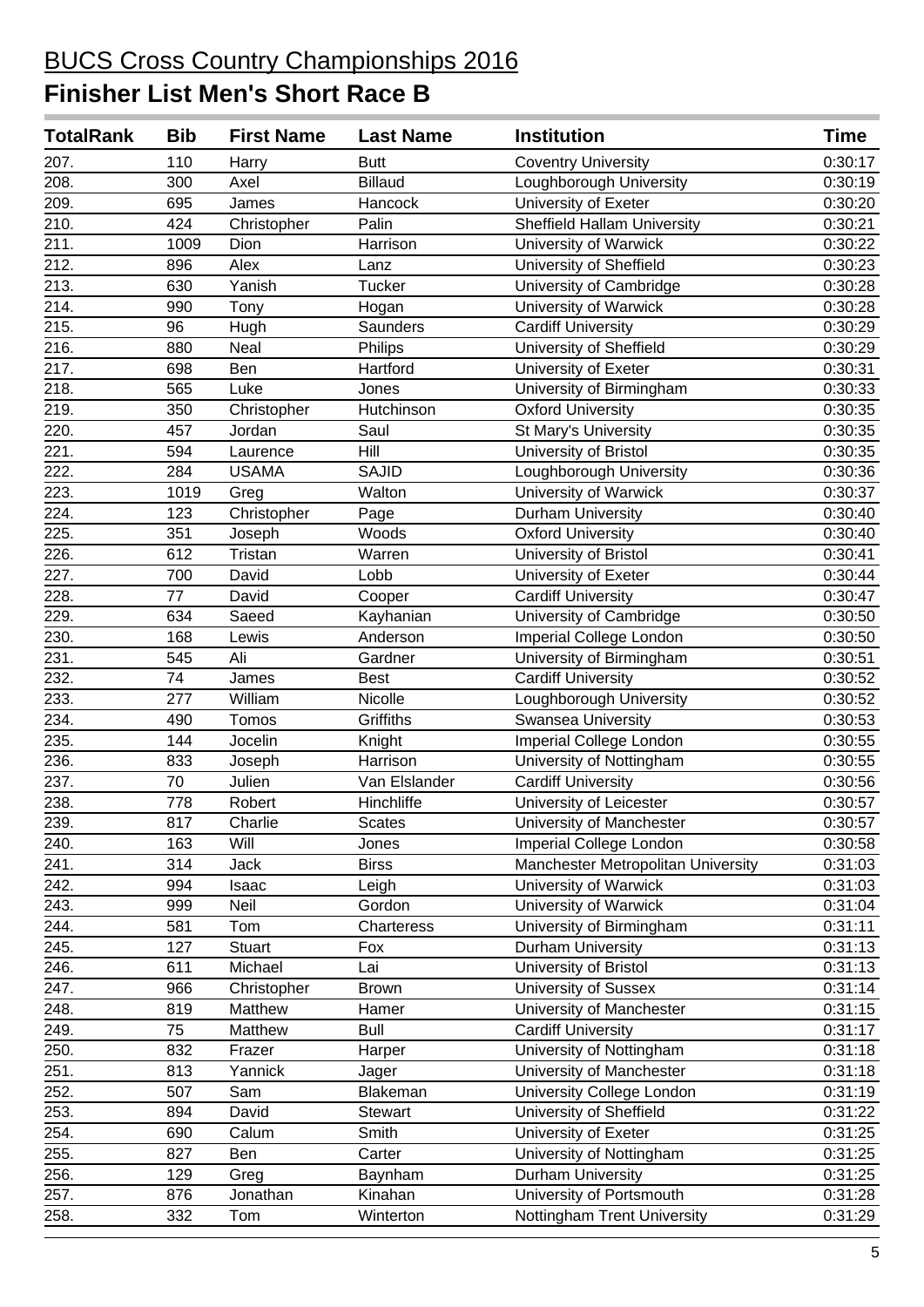| <b>TotalRank</b> | <b>Bib</b> | <b>First Name</b> | <b>Last Name</b> | <b>Institution</b>                     | <b>Time</b> |
|------------------|------------|-------------------|------------------|----------------------------------------|-------------|
| 259.             | 828        | Peter             | Clamp            | University of Nottingham               | 0:31:31     |
| 260.             | 27         | Samuel            | Johnson          | <b>Brunel University</b>               | 0:31:35     |
| 261.             | 376        | Cedric            | Chambru          | <b>Oxford University</b>               | 0:31:36     |
| 262.             | 597        | James             | Lewis            | University of Bristol                  | 0:31:39     |
| 263.             | 664        | Euan              | <b>Miles</b>     | University of Edinburgh                | 0:31:40     |
| 264.             | 669        | <b>Jack</b>       | Luscombe         | University of Edinburgh                | 0:31:40     |
| 265.             | 895        | Joel              | Paisley          | University of Sheffield                | 0:31:44     |
| 266.             | 988        | Mike              | Logan            | University of Warwick                  | 0:31:45     |
| 267.             | 339        | Daniel            | Bianchi          | <b>Oxford Brookes University</b>       | 0:31:46     |
| 268.             | 352        | Matthew           | Lloyd            | Oxford University                      | 0:31:48     |
| 269.             | 839        | Ewan              | McLachlan        | University of Nottingham               | 0:31:48     |
| 270.             | 369        | Edward            | Smith            | <b>Oxford University</b>               | 0:31:50     |
| 271.             | 239        | Ben               | Marshall         | London School of Economics             | 0:31:50     |
| 272.             | 902        | Daniel            | Atkins           | University of Southampton              | 0:31:51     |
| 273.             | 626        | Boyuan            | Xiao             | University of Cambridge                | 0:31:52     |
| 274.             | 596        | Harry             | Kleiman          | University of Bristol                  | 0:31:53     |
| 275.             | 170        | Tom               | <b>Bartissol</b> | Imperial College London                | 0:31:54     |
| 276.             | 708        | Zander            | Affleck          | University of Glasgow                  | 0:31:54     |
| 277.             | 56         | Sam               | Groom            | <b>Cardiff Metropolitan University</b> | 0:31:55     |
| 278.             | 98         | Alistar           | Souch            | <b>Cardiff University</b>              | 0:32:02     |
| 279.             | 31         | Christian         | O'Brien          | <b>Brunel University</b>               | 0:32:02     |
| 280.             | 122        | Tom               | Bardsley         | Durham University                      | 0:32:04     |
| 281.             | 750        | Corentin          | Perin            | University of Kent                     | 0:32:06     |
| 282.             | 167        | Edmund            | Jones            | Imperial College London                | 0:32:06     |
| 283.             | 912        | Joel              | Reading          | University of Southampton              | 0:32:07     |
| 284.             | 991        | George            | Dewhirst         | University of Warwick                  | 0:32:12     |
| 285.             | 542        | Aaron             | Cooper           | University of Birmingham               | 0:32:16     |
| 286.             | 935        | David             | Cope             | University of Stirling                 | 0:32:19     |
| 287.             | 306        | <b>Nick</b>       | Haworth          | Manchester Metropolitan University     | 0:32:23     |
| 288.             | 506        | Jake              | Harrison         | University College London              | 0:32:23     |
| 289.             | 589        | Dan               | Heaven           | University of Brighton                 | 0:32:24     |
| 290.             | 384        | Ollie             | Johnson          | Queen Mary University of London        | 0:32:24     |
| 291.             | 858        | Roland            | <b>Baxter</b>    | University of Portsmouth               | 0:32:26     |
| 292.             | 383        | Conor             | Murphy           | Queen Mary University of London        | 0:32:27     |
| 293.             | 899        | Alexander         | <b>Brown</b>     | University of Sheffield                | 0:32:28     |
| 294.             | 78         | Ding              | Ding             | Cardiff University                     | 0:32:29     |
| 295.             | 269        | <b>PATRICK</b>    | <b>LUCAS</b>     | Loughborough University                | 0:32:33     |
| 296.             | 88         | Anthony           | Lewis            | <b>Cardiff University</b>              | 0:32:34     |
| 297.             | 248        | Matthew           | <b>Bailey</b>    | Loughborough University                | 0:32:34     |
| 298.             | 872        | Oliver            | Jones            | University of Portsmouth               | 0:32:34     |
| 299.             | 205        | Sam               | Settle           | <b>Lancaster University</b>            | 0:32:35     |
| 300.             | 460        | Lewis             | <b>Brunt</b>     | St Mary's University                   | 0:32:37     |
| 301.             | 810        | Jack              | Smissaert        | University of Manchester               | 0:32:37     |
| 302.             | 104        | Benjamin          | Lucy             | <b>Coventry University</b>             | 0:32:38     |
| 303.             | 1018       | Matthew           | <b>Smiles</b>    | University of Warwick                  | 0:32:38     |
| 304.             | 928        | Chris             | Russell          | University of St Andrews               | 0:32:38     |
| 305.             | 166        | Jonathan          | Singh            | <b>Imperial College London</b>         | 0:32:40     |
| 306.             | 178        | Thomas            | <b>Stokes</b>    | Imperial College London                | 0:32:41     |
| 307.             | 111        | Callum            | Poole            | <b>Coventry University</b>             | 0:32:42     |
| 308.             | 783        | Steven            | <b>Ellis</b>     | University of Leicester                | 0:32:44     |
| 309.             | 343        | Will              | Tutte            | <b>Oxford Brookes University</b>       | 0:32:46     |
| 310.             | 696        | Victor            | Meeus            | University of Exeter                   | 0:32:46     |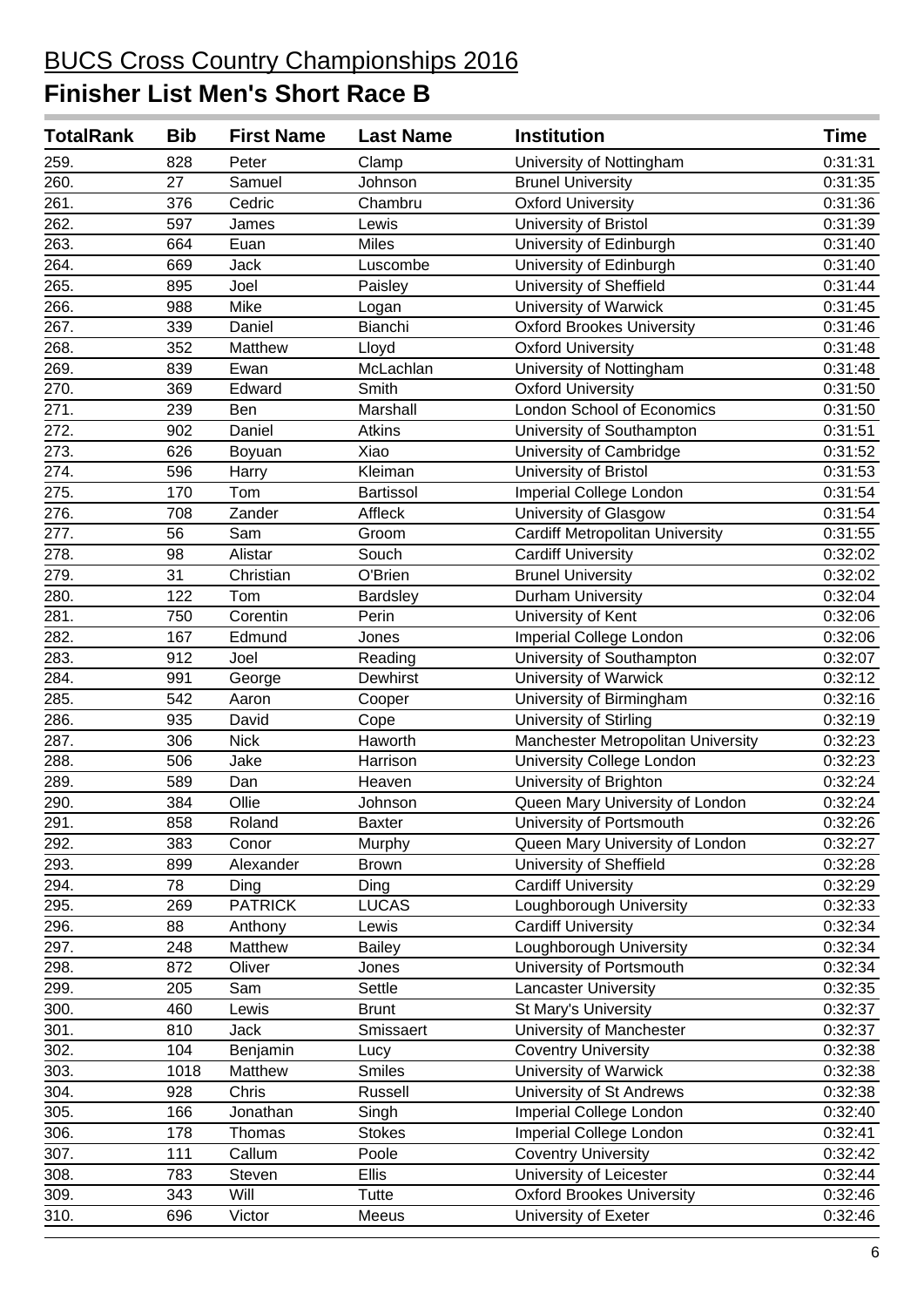| <b>TotalRank</b> | <b>Bib</b> | <b>First Name</b> | <b>Last Name</b>      | <b>Institution</b>                      | <b>Time</b> |
|------------------|------------|-------------------|-----------------------|-----------------------------------------|-------------|
| 311.             | 835        | Nathan            | Johnson               | University of Nottingham                | 0:32:46     |
| 312.             | 65         | Dominic           | Gardner               | <b>Cardiff Metropolitan University</b>  | 0:32:47     |
| 313.             | 758        | Matt              | Cullen                | University of Leeds                     | 0:32:48     |
| 314.             | 652        | James             | <b>Bryson</b>         | University of Edinburgh                 | 0:32:49     |
| 315.             | 964        | <b>Miles</b>      | Seavill               | <b>University of Sussex</b>             | 0:32:50     |
| 316.             | 701        | Joe               | Minton-Brandfoot      | University of Exeter                    | 0:32:54     |
| 317.             | 749        | Solomon           | <b>McGuire</b>        | University of Kent                      | 0:32:55     |
| 318.             | 865        | Jonny             | White                 | University of Portsmouth                | 0:32:57     |
| 319.             | 80         | Jaime             | Gonzalez Garcia       | <b>Cardiff University</b>               | 0:32:57     |
| 320.             | 658        | Ben               | Murphy                | University of Edinburgh                 | 0:32:58     |
| 321.             | 238        | Theophile         | Letort                | <b>London School of Economics</b>       | 0:33:01     |
| 322.             | 103        | Oliver            | Harvey                | <b>Coventry University</b>              | 0:33:02     |
| 323.             | 777        | Alex              | Le Gresley            | University of Leicester                 | 0:33:05     |
| 324.             | 821        | John              | Allison               | University of Nottingham                | 0:33:07     |
| 325.             | 890        | Owen              | Huxley                | University of Sheffield                 | 0:33:09     |
| 326.             | 979        | Sebastian         | Olingschlaeger        | University of the West of England (UWE) | 0:33:11     |
| 327.             | 86         | Huw               | Hunt                  | <b>Cardiff University</b>               | 0:33:11     |
| 328.             | 390        | Rhys              | Robson-Edmunds        | <b>Reading University</b>               | 0:33:11     |
| 329.             | 202        | Callum            | Barltrop              | <b>Lancaster University</b>             | 0:33:12     |
| 330.             | 152        | Duncan            | Ingram                | Imperial College London                 | 0:33:14     |
| 331.             | 864        | Thomas            | Sloan                 | University of Portsmouth                | 0:33:17     |
| 332.             | 849        | Conor             | Vale                  | University of Nottingham                | 0:33:18     |
| 333.             | 499        | Will              | Hutton                | University College London               | 0:33:19     |
| 334.             | 992        | Andrew            | Fay                   | University of Warwick                   | 0:33:20     |
| 335.             | 689        | josh              | eve                   | University of Exeter                    | 0:33:28     |
| 336.             | 976        | Michael           | Dean                  | University of the West of England (UWE) | 0:33:29     |
| 337.             | 245        | Shane             | Roethling             | London School of Economics              | 0:33:31     |
| 338.             | 325        | Alex              | <b>Stokes</b>         | <b>Newcastle University</b>             | 0:33:37     |
| 339.             | 309        | <b>Jack</b>       | Benham                | Manchester Metropolitan University      | 0:33:39     |
| 340.             | 610        | Thomas            | <b>Brankin-Frisby</b> | University of Bristol                   | 0:33:42     |
| 341.             | 489        | Lewis             | Marshall              | Swansea University                      | 0:33:46     |
| 342.             | 932        | Ryan              | White                 | University of Stirling                  | 0:33:47     |
| 343.             | 841        | Charles           | Morris                | University of Nottingham                | 0:33:48     |
| 344.             | 910        | Louis             | Schmandt              | University of Southampton               | 0:33:49     |
| 345.             | 147        | Anil              | Keshwani              | Imperial College London                 | 0:33:52     |
| 346.             | 608        | Inigo             | Ackland               | University of Bristol                   | 0:33:59     |
| 347.             | 715        | Liam              | <b>Dillon</b>         | University of Glasgow                   | 0:34:06     |
| 348.             | 189        | Jack              | Hood                  | King's College London                   | 0:34:09     |
| 349.             | 838        | Michael           | <b>McGill</b>         | University of Nottingham                | 0:34:09     |
| 350.             | 54         | Dan               | Chesworth             | <b>Cardiff Metropolitan University</b>  | 0:34:09     |
| 351.             | 906        | Luke              | Wilding-Steele        | University of Southampton               | 0:34:13     |
| 352.             | 973        | Simon             | Pitman                | University of the West of England (UWE) | 0:34:14     |
| 353.             | 1017       | Connor            | Middleton             | University of Warwick                   | 0:34:16     |
| 354.             | 850        | Thomas            | Welshman              | University of Nottingham                | 0:34:16     |
| 355.             | 707        | Gage              | Willox                | University of Glasgow                   | 0:34:18     |
| 356.             | 757        | William           | Ball                  | University of Leeds                     | 0:34:18     |
| 357.             | 812        | Alexander         | McKail                | University of Manchester                | 0:34:19     |
| 358.             | 28         | Ewan              | Tuohy                 | <b>Brunel University</b>                | 0:34:31     |
| 359.             | 986        | Matthew           | Smith                 | University of Warwick                   | 0:34:31     |
| 360.             | 164        | Ben               | Williams              | Imperial College London                 | 0:34:35     |
| 361.             | 102        | Harry             | <b>Baxter</b>         | <b>Coventry University</b>              | 0:34:38     |
| 362.             | 807        | Vittorio          | Muraro                | University of Manchester                | 0:34:40     |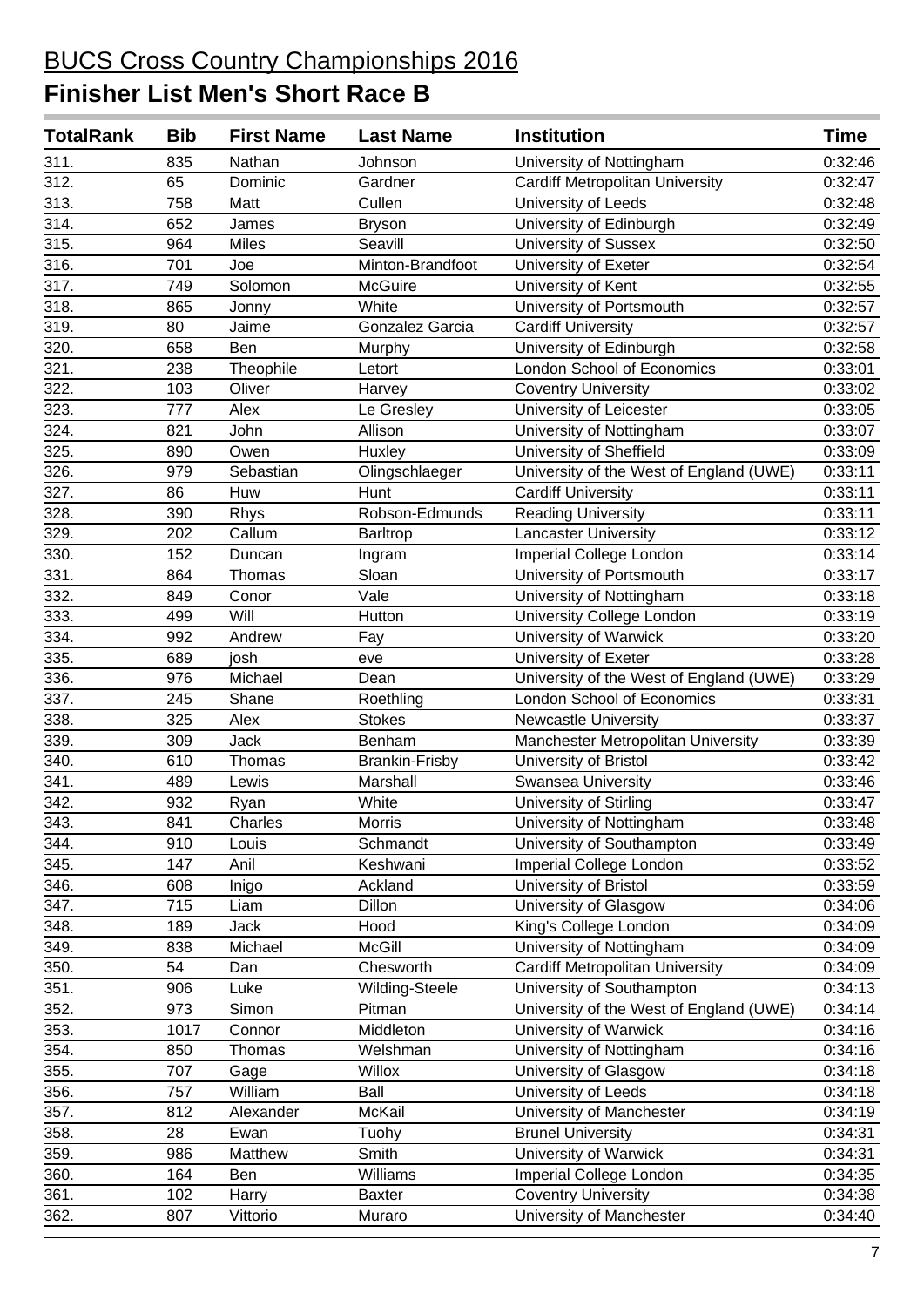| <b>TotalRank</b>   | <b>Bib</b> | <b>First Name</b> | <b>Last Name</b> | <b>Institution</b>                  | <b>Time</b> |
|--------------------|------------|-------------------|------------------|-------------------------------------|-------------|
| 363.               | 1016       | Ryan              | Preece           | University of Warwick               | 0:34:40     |
| 364.               | 203        | David             | Thomas           | <b>Lancaster University</b>         | 0:34:40     |
| 365.               | 320        | Sean              | Hodges           | <b>Newcastle University</b>         | 0:34:42     |
| 366.               | 39         | William           | Gambier          | <b>Brunel University</b>            | 0:34:45     |
| 367.               | 304        | James             | Hackney          | Manchester Metropolitan University  | 0:34:50     |
| 368.               | 509        | Will              | McLean           | University College London           | 0:34:54     |
| 369.               | 153        | Felix             | Nicol            | Imperial College London             | 0:34:56     |
| $\overline{370}$ . | 949        | Campbell          | Watt             | University of Strathclyde           | 0:34:59     |
| 371.               | 1012       | Jamie             | Waddell          | University of Warwick               | 0:35:04     |
| 372.               | 491        | George            | Williams         | Swansea University                  | 0:35:05     |
| 373.               | 347        | Raj               | Pandya           | <b>Oxford University</b>            | 0:35:09     |
| 374.               | 940        | Ross              | Mawhinney        | University of Stirling              | 0:35:13     |
| 375.               | 14         | Joshua            | Morse            | <b>Aston University</b>             | 0:35:16     |
| 376.               | 30         | Hasnain           | Iqbal            | <b>Brunel University</b>            | 0:35:19     |
| 377.               | 32         | Ricky             | <b>Dhillon</b>   | <b>Brunel University</b>            | 0:35:21     |
| 378.               | 223        | Andrew            | Cross            | Leeds Beckett University (Carnegie) | 0:35:21     |
| 379.               | 863        | Alex              | Garbas           | University of Portsmouth            | 0:35:21     |
| 380.               | 774        | Nathan            | Hipwell          | University of Leeds                 | 0:35:24     |
| 381.               | 950        | Peter             | Donald           | University of Strathclyde           | 0:35:26     |
| 382.               | 867        | <b>Jack</b>       | <b>Taylor</b>    | University of Portsmouth            | 0:35:32     |
| 383.               | 738        | Thomas            | Jackson          | University of Kent                  | 0:35:34     |
| 384.               | 492        | Adam              | Ridley           | <b>Swansea University</b>           | 0:35:35     |
| 385.               | 818        | Shachar           | Dekel            | University of Manchester            | 0:35:38     |
| 386.               | 93         | Chyavan           | Rees             | <b>Cardiff University</b>           | 0:35:40     |
| 387.               | 175        | Franz             | Tapia Chaca      | Imperial College London             | 0:35:41     |
| 388.               | 345        | Tom               | <b>Bracey</b>    | <b>Oxford Brookes University</b>    | 0:35:45     |
| 389.               | 240        | Nigel             | Poh              | London School of Economics          | 0:35:45     |
| 390.               | 741        | Nicolas           | Adams            | University of Kent                  | 0:35:49     |
| 391.               | 99         | Arran             | Thomas           | <b>Cardiff University</b>           | 0:35:50     |
| 392.               | 336        | Jordan            | Grant            | Nottingham Trent University         | 0:35:50     |
| 393.               | 941        | David             | Seaman           | University of Strathclyde           | 0:35:53     |
| 394.               | 87         | Simon             | Lamb             | <b>Cardiff University</b>           | 0:35:55     |
| 395.               | 602        | Evan              | Saitta           | University of Bristol               | 0:35:57     |
| 396.               | 504        | Jacob             | Sayers           | University College London           | 0:35:57     |
| 397.               | 82         | Joseph            | Geagan           | <b>Cardiff University</b>           | 0:35:58     |
| 398.               | 91         | Michael           | Oliver           | <b>Cardiff University</b>           | 0:36:07     |
| 399.               | 697        | Aaron             | Langenberg       | University of Exeter                | 0:36:10     |
| 400.               | 1010       | Thomas            | Clubb            | University of Warwick               | 0:36:15     |
| 401.               | 852        | Allan             | Wilson           | University of Nottingham            | 0:36:19     |
| 402.               | 911        | Will              | Jones            | University of Southampton           | 0:36:22     |
| 403.               | 1021       | Chris             | Lawson           | University of Winchester            | 0:36:22     |
| 404.               | 1006       | Jamie             | Gosnell          | University of Warwick               | 0:36:23     |
| 405.               | 606        | Sean              | Tuffy            | University of Bristol               | 0:36:25     |
| 406.               | 148        | Andrew            | Holt             | Imperial College London             | 0:36:26     |
| 407.               | 113        | Jack              | Pegler           | <b>Coventry University</b>          | 0:36:31     |
| 408.               | 207        | Matt              | Mann             | <b>Lancaster University</b>         | 0:36:32     |
| 409.               | 572        | Paul              | Shaw             | University of Birmingham            | 0:36:33     |
| 410.               | 8          | Jamie             | Dumayne          | Aberystwyth University              | 0:36:33     |
| 411.               | 712        | Murdo             | Trail            | University of Glasgow               | 0:36:43     |
| 412.               | 942        | Alec              | McGregor         | University of Strathclyde           | 0:36:44     |
| 413.               | 244        | Theordore         | Laurent          | London School of Economics          | 0:36:47     |
| 414.               | 831        | Matthew           | Grammatico       | University of Nottingham            | 0:36:53     |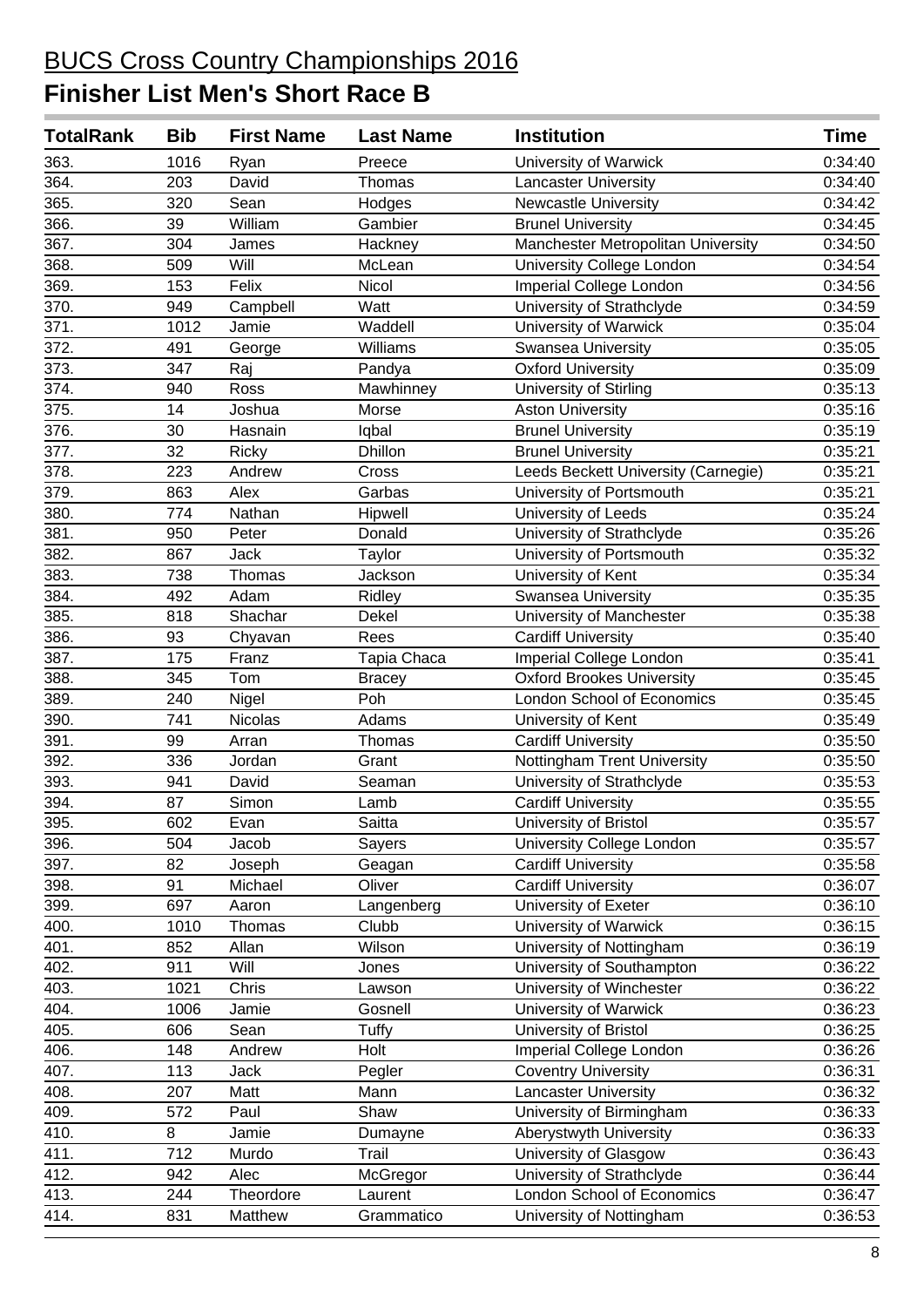| <b>TotalRank</b> | <b>Bib</b>     | <b>First Name</b> | <b>Last Name</b> | <b>Institution</b>                         | Time    |
|------------------|----------------|-------------------|------------------|--------------------------------------------|---------|
| 415.             | 15             | Ben               | Maltby           | <b>Aston University</b>                    | 0:36:56 |
| 416.             | 208            | <b>Jack</b>       | Croft            | <b>Lancaster University</b>                | 0:37:01 |
| 417.             | 172            | Jonathan          | Li               | Imperial College London                    | 0:37:08 |
| 418.             | 389            | Jake              | Lee              | <b>Reading University</b>                  | 0:37:12 |
| 419.             | 131            | James             | <b>Tuffnell</b>  | Durham University                          | 0:37:13 |
| 420.             | 1022           | Ryan              | OSullivan        | University of Winchester                   | 0:37:16 |
| 421.             | 1015           | David             | James            | University of Warwick                      | 0:37:18 |
| 422.             | 191            | Colin             | Phillips         | King's College London                      | 0:37:33 |
| 423.             | 36             | Michael           | Dowling          | <b>Brunel University</b>                   | 0:37:39 |
| 424.             | 952            | Craig             | Macdonald French | University of Strathclyde                  | 0:37:40 |
| 425.             | 165            | Callum            | Matthews         | Imperial College London                    | 0:37:41 |
| 426.             | 333            | Tom               | Carter           | Nottingham Trent University                | 0:37:41 |
| 427.             | 859            | Tom               | Craske           | University of Portsmouth                   | 0:37:46 |
| 428.             | 711            | Yuri              | Goruppa          | University of Glasgow                      | 0:37:51 |
| 429.             | 945            | Marcus            | Ingram           | University of Strathclyde                  | 0:37:52 |
| 430.             | 1005           | Namho             | Cho              | University of Warwick                      | 0:37:55 |
| 431.             | 713            | Duncan            | <b>Ng</b>        | University of Glasgow                      | 0:37:56 |
| 432.             | 975            | Ryan              | Cronin           | University of the West of England (UWE)    | 0:37:58 |
| 433.             | 705            | Lyle              | Stewart          | University of Glasgow                      | 0:37:59 |
| 434.             | 873            | Harry             | Dillamore        | University of Portsmouth                   | 0:38:00 |
| 435.             | 40             | Jono              | Gilworth         | <b>Brunel University</b>                   | 0:38:01 |
| 436.             | 145            | Henryk            | Hadass           | Imperial College London                    | 0:38:12 |
| 437.             | 508            | Joe               | <b>Broadbent</b> | University College London                  | 0:38:23 |
| 438.             | 503            | Guang             | Lim              | University College London                  | 0:38:24 |
| 439.             | 569            | Morgan            | <b>Brown</b>     | University of Birmingham                   | 0:38:32 |
| 440.             | 488            | Rhys              | Roberts          | Swansea University                         | 0:38:32 |
| 441.             | $\overline{7}$ | Thomas            | Reeves           | Aberystwyth University                     | 0:39:03 |
| 442.             | 146            | Lawrence          | <b>Tse</b>       | Imperial College London                    | 0:39:08 |
| 443.             | 155            | Artur             | Donaldson        | Imperial College London                    | 0:39:15 |
| 444.             | 109            | Alex              | Owen             | <b>Coventry University</b>                 | 0:39:20 |
| 445.             | 997            | Marcus            | Judge            | University of Warwick                      | 0:39:24 |
| 446.             | 870            | Christian         | Perez            | University of Portsmouth                   | 0:39:30 |
| 447.             | 748            | <b>Stuart</b>     | <b>Henderson</b> | University of Kent                         | 0:39:53 |
| 448.             | 321            | Patrick           | Johnston         | <b>Newcastle University</b>                | 0:40:05 |
| 449.             | 3              | Peter             | Jones            | Aberystwyth University                     | 0:40:30 |
| 450.             | 266            | Henry             | Huyton           | Loughborough University                    | 0:40:49 |
| 451.             | 132            | Kyle              | Yeo              | <b>Durham University</b>                   | 0:40:55 |
| 452.             | 925            | Mateo             | Jaramillo        | University of St Andrews                   | 0:41:12 |
| 453.             | 734            | Connor            | Yeates           | University of Huddersfield                 | 0:41:14 |
| 454.             | 727            | Liam              | Moir             | University of Huddersfield                 | 0:41:14 |
| 455.             | 780            | Jonathan          | Wood             | University of Leicester                    | 0:41:22 |
| 456.             | 37             | Matthew           | Sinclair         | <b>Brunel University</b>                   | 0:41:34 |
| 457.             | 487            | Stuart            | <b>Booker</b>    | <b>Swansea University</b>                  | 0:41:46 |
| 458.             | 174            | Jake              | Philips          | Imperial College London                    | 0:41:47 |
| 459.             | 744            | Luke              | Alderson         | University of Kent                         | 0:42:00 |
| 460.             | 502            | Li Ke             | Cheng            | University College London                  | 0:42:12 |
| 461.             | 856            | Ben               | Davies           | University of Portsmouth                   | 0:42:32 |
| 462.             | 917            | Mark              | Marsden          | University of Southampton                  | 0:42:38 |
| 463.             | 609            | Peter             | Anwyll           | University of Bristol                      | 0:42:46 |
| 464.             | 948            | Darren            | Robertson        | University of Strathclyde                  | 0:43:06 |
| 465.             | 42             | Dan               | Martin           | <b>Canterbury Christ Church University</b> | 0:43:16 |
| 466.             | 786            | Mohammad          | Hussaini         | University of Leicester                    | 0:43:21 |
|                  |                |                   |                  |                                            |         |